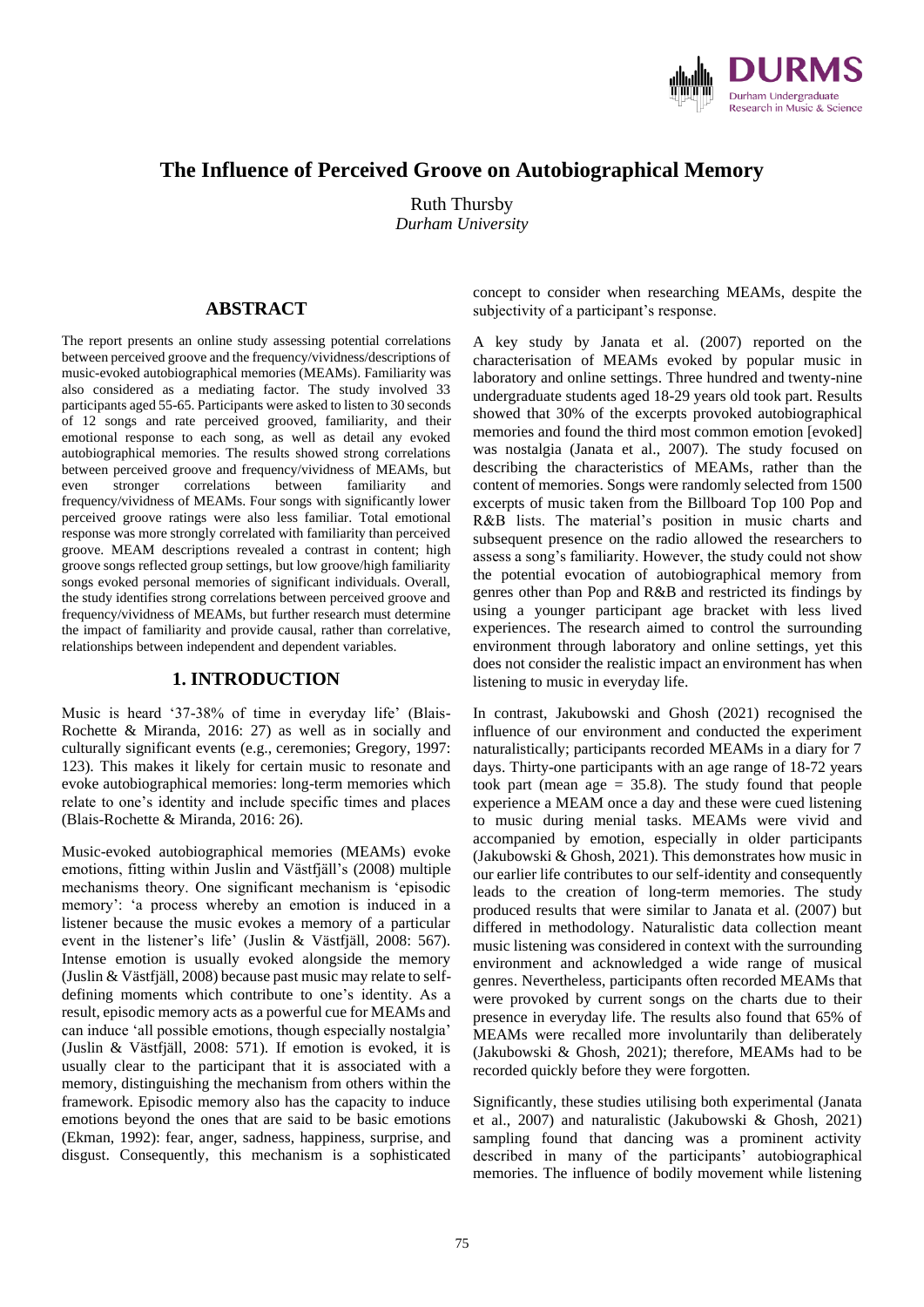to music is indicated in previous research. Katz and Zator (2017) found greater use of motor and spatial words in MEAMs than in autobiographical memories cued by prompts. Maes et al. (2014) revealed how actions and social interactions with the external environment influenced cognitive processes and vice versa. Altogether, previous research has shown how the degree of one's physical immersion with music influences cognitive processes and the listening experience, subsequently evoking autobiographical memories. This is due to the positive feelings associated with dance which compels someone to move.

This research regards the phenomenon of 'groove', 'the urge to move in response to music, combined with positive affect' (Janata et al., 2011: 54). Janata et al.'s (2011) paper is central to this research as it uncovers how 'groove' provides pleasure, influences cognitive processes, and compels us to behave differently. Study 1 in Janata et al.'s (2011) paper was titled 'Perceived Groove as Function of Genre, Tempo, and Familiarity'. This was a quantitative study where 19 undergraduate students listened to music from a sample of 215 excerpts and were asked to rate perceived groove, enjoyment, and familiarity through scale ratings. Results showed that Soul/R&B had the most groove, followed by jazz, rock and folk. Apart from songs in the Soul/R&B genre, faster tempos had a higher groove. Perceived groove ratings had strong, positive correlations with enjoyment and familiarity (*r* = .82 and  $r = .57$  respectively, Janata et al., 2011). Overall, these findings revealed that enjoyment, tempo, and genre had a more significant impact on perceived groove than familiarity. Furthermore, this could imply that musical characteristics have a greater impact on perceived groove than individual musical tastes.

Overall, previous research has indicated possible links between physical immersion, cognitive processes, and emotional response. However, this has not been explicitly extended to include autobiographical memory. Investigating this link is the aim of this study. In addition, studies on MEAMs have included younger rather than older participants (Janata et al., 2007; Jakubowski & Ghosh, 2021). This is significant when researching autobiographical memory due to a phenomenon called the 'reminiscence bump' where older adults have an increased recollection of memories from their adolescence and early adulthood (approximately 10-30 years old). It is at this age when most people establish their identities. Therefore, a tailored approach towards an older age bracket is required when researching MEAMs.

The study aims to expand on previous research and establish whether perceived groove is influential in the evocation of MEAMs. Two objectives will help establish this:

- 1) Determining how the level of perceived groove impacts a) the frequency, b) the vividness of MEAMs, and c) MEAM descriptions.
- 2) Determining how the level of familiarity impacts the frequency/vividness/descriptions of MEAMs.

Previous research has indicated the potential of physical immersion in provoking MEAMs and positive emotion alongside. Therefore, I hypothesise that there will be a strong

positive correlation between perceived groove and the frequency/vividness of MEAMs. It is also likely that songs with high groove ratings will evoke MEAMs that describe social settings and interactions. However, familiarity must be considered and treated as an influential independent variable because a musical appetite for a favourite genre becomes frequent and fixed over time.

### **2. METHOD**

*Design.* This study is an online quantitative experiment with elements of qualitative data collection. The independent variables are the levels of perceived groove and familiarity with stimuli. The dependent variables are the frequency, vividness, and descriptions of MEAMs and the participant's total emotional response. The study was designed for participants aged 55-65 because an increased age means more potential exposure to songs and life experiences. The age bracket also considers the 'reminiscence bump' phenomenon.

*Participants.* Thirty-three participants completed the study and were recruited online through the spread of an email link and a Facebook post. The respondents consisted of 17 females (51.5%) and 16 males (48.5%). Responses revealed a broad range of musical ability and experience: 19 out of 33 described themselves as music loving non-musicians (57.6%), eight as amateur musicians (24.2%), four as non-musicians (12.1%), and two as professional musicians (6.1%). The average age was 60 with an age range of 55-65.

*Materials/Stimuli.* Qualtrics was used to create the online survey. Stimuli were taken from SoundCloud and YouTube. Stimuli consisted of 13 songs: 12 for the main study and one song to be used in a practice trial. Data collected from the practice trial was not used for the main study. Songs were selected according to Study 1 in Janata et al. (2011). The participants in Janata's study rated each song's perceived groove which gave an estimation of the perceived groove for this study. The researcher selected three songs from each genre used in Janata's study: Soul/R&B, Jazz, Rock, and Folk, acknowledging that some genres have higher perceived groove levels than others (Janata et al., 2011). Familiarity was increased where possible to elicit more MEAMs; however, it was acknowledged that songs in certain genres are heard more often than others due to their presence in the UK Official charts. The release dates of songs ranged from 1957 to 2005; this considers the 'reminiscence bump' of every participant plus ten years on either side for leeway. Participants did not require any materials other than a quiet space to complete the study.

*Procedure.* Participants were asked to listen to 30 seconds of each song (the location in the song was indicated in each question and was determined by the presence of lyrics). This time period allowed participants to get into the music and perceive an impulse to move to it. After listening to each extract, participants answered questions assessing the following variables with a rating scale from 5 (*incredibly high*) to 1 (*incredibly low*): impulse to move to the music (i.e., perceived groove), enjoyment, and familiarity. Participants were then asked whether they experienced any autobiographical memories and selected either 'Yes' or 'No'.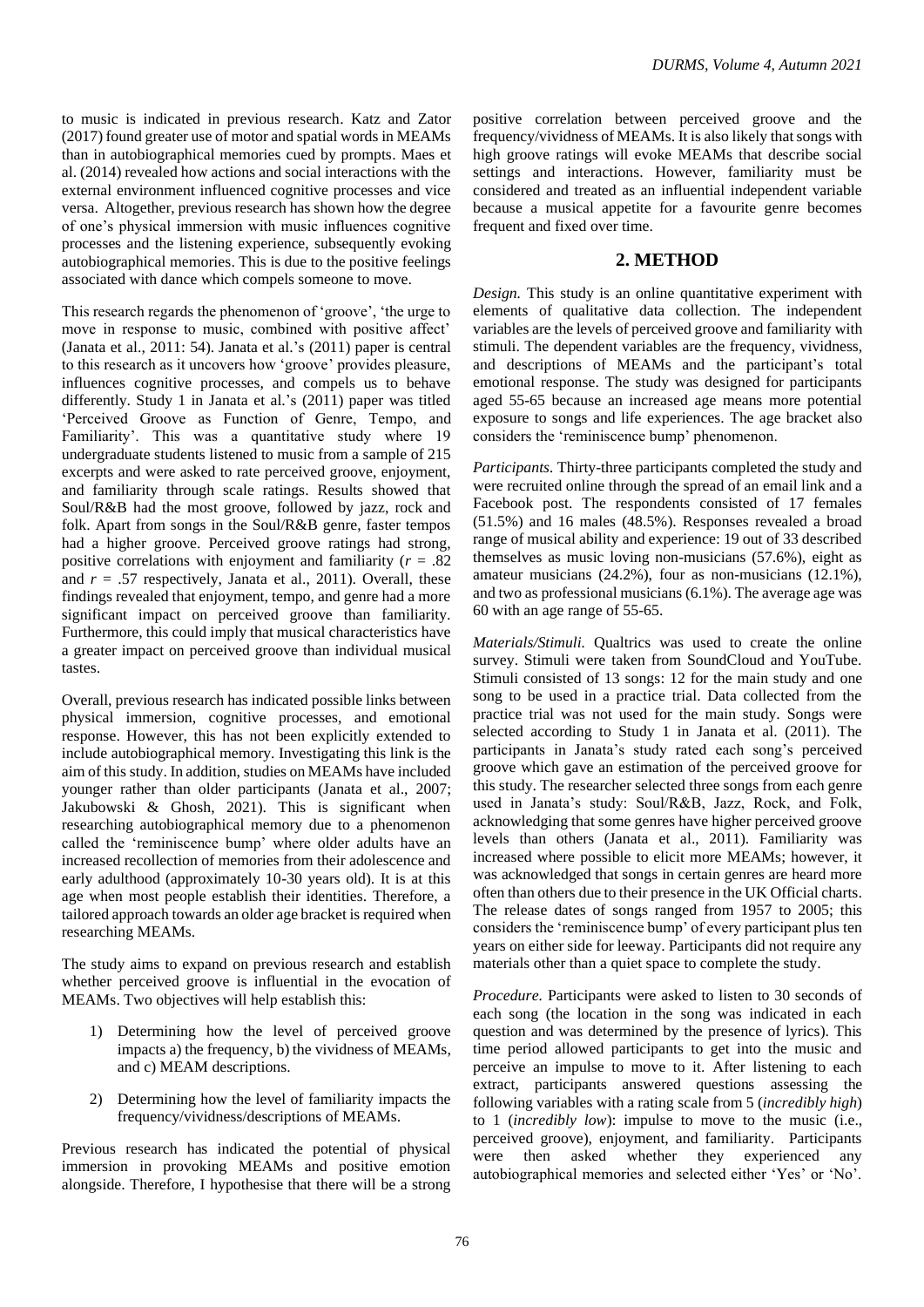Those who did experience autobiographical memories were invited to provide a short description about these memories and were encouraged to be as specific as possible. Those participants rated the vividness of MEAMs from the same scale of 1-5. All participants were then asked to rate from 1-5 the intensity of each emotion listed in the Geneva Emotional Music Scale (GEMS; Zentner et al., 2008): wonder, transcendence, tenderness, nostalgia, sadness, peacefulness, power, joyful activation, and tension. The GEMS is used in the methodology to reflect on the concept of 'episodic memory' being able to convey more complex emotions. Participants could add any further comments at the end of each set of questions.

# **3. RESULTS**

Tables 1 and 2 summarise the results from the independent and the dependent variables, respectively. Total Emotional Response (TER) represents an overall average and includes the means of each emotion on the GEMS, plus mean enjoyment.

Table 1. Results of Independent Variables (Perceived Groove and Familiarity)

| Mean (Standard Deviation) |             |  |
|---------------------------|-------------|--|
| Perceived Groove          | Familiarity |  |
| 4.15(1.00)                | 4.55(1.00)  |  |
| 3.97(1.10)                | 4.12(1.27)  |  |
| 3.30(1.19)                | 4.30(1.13)  |  |
| 2.88(1.39)                | 1.12(0.70)  |  |
| 4.36(0.99)                | 4.88(0.33)  |  |
| 3.97(1.33)                | 4.21(1.47)  |  |
| 2.97(1.42)                | 4.73(0.63)  |  |
| 2.58(1.32)                | 1.42(0.87)  |  |
| 3.45(1.46)                | 4.85(0.71)  |  |
|                           |             |  |
| 2.55(1.15)                | 1.24(0.66)  |  |
| 3.24(1.30)                | 4.73(0.84)  |  |
| 1.70(0.92)                | 1.18(0.73)  |  |
|                           |             |  |

Table 2. Results of Dependent Variables (Frequency/Vividness of MEAMs and TER)

| Song                | No. of MEAMs | Mean (Standard Deviation) |            |
|---------------------|--------------|---------------------------|------------|
|                     |              | MEAM                      | TER        |
|                     |              | Vividness                 |            |
| Superstition        | 19           | 4.05(1.03)                | 2.74(0.85) |
| Lady                | 16           | 4.19(0.75)                | 2.45(0.71) |
| Marmalade           |              |                           |            |
| Come fly with       | 15           | 4.33(0.82)                | 2.64(0.81) |
| me                  |              |                           |            |
| We are more         | $\Omega$     | N/A                       | 1.81(0.72) |
| Don't stop me       | 27           | 4.37(0.88)                | 3.13(0.74) |
| now                 |              |                           |            |
| Start me up         | 20           | 4.30(0.73)                | 2.47(0.93) |
| Summertime          | 17           | 4.18(0.81)                | 3.22(0.91) |
| <b>TFS</b>          | 1            | 4.00(N/A)                 | 1.58(0.61) |
| What a              | 23           | 4.48(0.67)                | 3.45(0.84) |
| wonderful           |              |                           |            |
| world               |              |                           |            |
| Mud                 | 2            | 4.00(0.00)                | 1.97(0.77) |
| <b>Space Oddity</b> | 21           | 4.52(0.68)                | 3.04(0.85) |
| Dawn Star           | 4            | 4.00(0.82)                | 2.12(0.80) |

*Frequency of MEAMs.* Figure 1 shows a strong positive correlation between perceived groove and the number of autobiographical memories elicited  $(r = .90)$ , thereby proving my hypothesis. In particular, the song 'Don't stop me now' had the highest perceived groove rating  $(M = 4.36)$  and the highest number of recorded MEAMs (27). This is supported by a low standard deviation  $(SD = 0.99)$ , which shows consistency in the result. However, 10/12 songs have a standard deviation higher than 1 which reflects varying opinions (see Table 1).



Figure 1. Correlation between perceived groove and no. of MEAMs

*Vividness of MEAMs.* Figure 2 shows a nearly strong positive correlation  $(r = .49)$  between perceived groove and vividness of MEAMs. These results range from  $4 - 4.52$ , reflecting Jakubowski and Ghosh's (2021) study where older participants experienced more vivid MEAMs than younger participants. Standard deviation results in Table 2 reflect consistency as all songs that evoked MEAMs, apart from 'Superstition', had a value below 1.



Figure 2. Correlation between perceived groove and vividness of MEAMs

 *Familiarity.* Despite the strong positive correlations between perceived groove and frequency/vividness of MEAMs, correlations with familiarity were stronger. Figure 3 reveals a nearly perfect, positive correlation  $(r = .96)$  between familiarity and frequency of MEAMs. Figure 4 reveals another strong positive correlation between familiarity and vividness of MEAMs  $(r = .76)$ . Two results in particular stood out; 'What a Wonderful World' had the 5<sup>th</sup> highest perceived mean groove rating  $(M = 3.45)$  yet elicited 23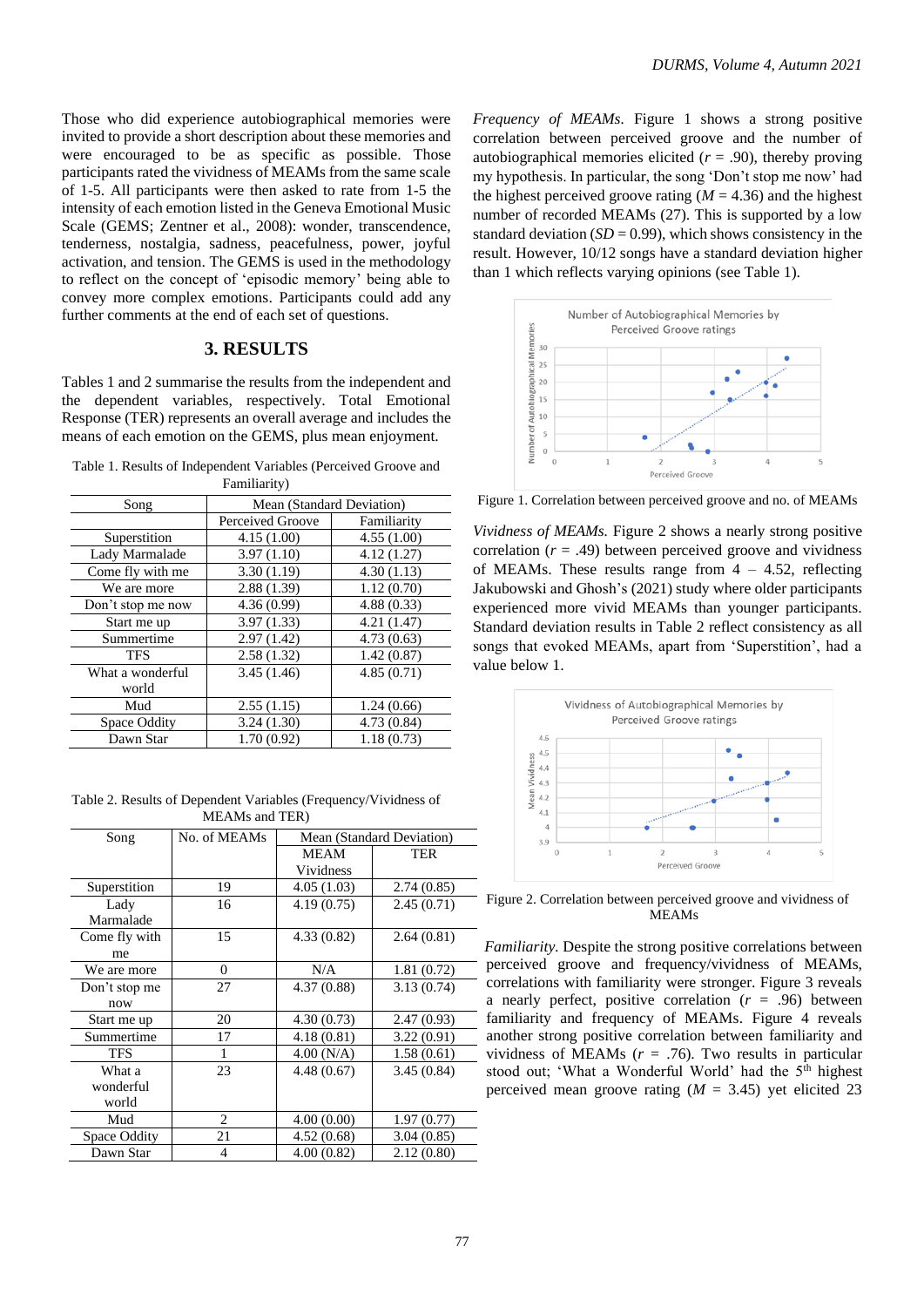MEAMs; 'Space Oddity' was rated the  $7<sup>th</sup>$  highest in perceived groove  $(M = 3.24)$  yet elicited 21 MEAMs (see Table 2). In addition, these two songs have standard deviation values of 0.71 and 0.84 respectively for familiarity but higher values of 1.46 and 1.3 respectively for perceived groove. This suggests that the results for familiarity may be more dependable than perceived groove.



Figure 3. Correlation between familiarity and no. of MEAMs



Figure 4. Correlation between familiarity and MEAM vividness

Figures 3 and 4 show two distinct clusters of results, in contrast to Figures 1 and 2, where the results are spread across the trendline. Four songs with low familiarity had lower frequency/vividness levels, while eight songs had higher ratings of familiarity, frequency, and vividness of MEAMs. This is supported by Figures 5 and 6 which reflect correlations between TER and perceived groove or familiarity. Figure 5 shows a small positive correlation  $(r = .22)$ ; Figure 6 reflects a strong positive correlation  $(r = .90)$ .



Figure 5. Correlation between perceived groove and TER



Figure 6. Correlation between familiarity and TER

Figure 6, along with the low Standard Deviation (*SD*) results from Table 2, reveals that familiarity had the stronger influence on TER. Considering that emotional response almost always accompanies autobiographical memory through Juslin and Västfjäll's (2008) framework of 'episodic memory', it can be assumed that familiarity had the stronger impact on the elicitation of MEAMs.

*MEAM descriptions.* MEAM descriptions were analysed in NVivo by filing reoccurring words and phrases under 'node' names (shown in brackets) which were subsequently grouped into themes. Figures 7 to 10 and accompanying quotes present word clouds with the most frequent terms used to describe MEAMs in relation to different songs. In 'Superstition', 31.58% of references contained physical movement (dancing, discos), 36.84% people (friends, partner), 26.32% being a student (school, college), 15.79% social activities (parties and drinking), 21.05% the music/artist, and 21.05% first time listening. For 'Don't stop me now', 33.33% of references contained social groups/activities (friends, parties, partner, pub), 29.63% referenced the band (including live concerts, 29.63% recreation (bedroom, car, holiday), 7.41% dancing (dance performance, disco), and 7.41% being a student. In addition, 22.22% of nodes referenced singing along to the track and 50% of these experiences were in social settings.



Figure 7. MEAM descriptions 'Superstition'

Participant 9: 'Can remember parties in the late 70s.'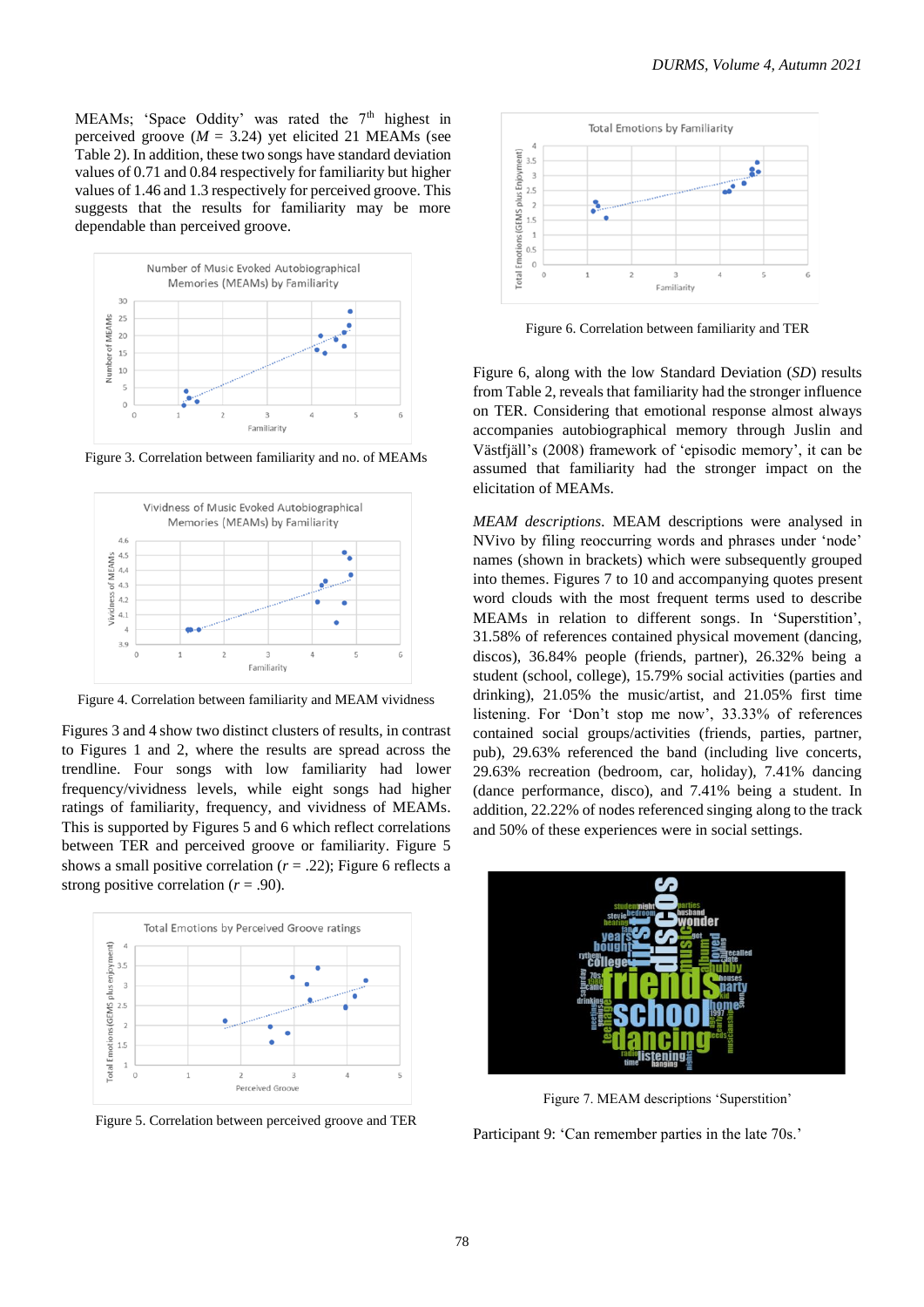

Figure 8. MEAM descriptions 'Don't stop me now'

Participant 13: 'Watching Queen in concert at Wembley stadium.'

Highly familiar songs with lower groove ratings showed reflection on important individuals and personal memories. In 'What a Wonderful World', 52.17% of participants referenced family members, 21.74% home life (home, kitchen, radio), 13.04% other close attachments (loved one, friend), dance 13.04% (dancing, disco), funerals 8.7%, buying the single 4.35%, and reflecting by a lake 4.35%. In 'Space Oddity', 57.14% referenced the music/artist, 33.33% being a student, 23.81% private listening, and 14.29% self-discovery (artistic expression, drugs, psychedelics). 38.1% references contained various social occasions (disco, family, friends, party), activities 19.05% (car, work), and children and home each represented 4.76% of references.



Figure 9. MEAM descriptions 'What a Wonderful World'

Participant 18: 'I recall being in the Isle of Man at my grandparent's home. My grandmother loved it. Also was played at a friend's funeral.'



Figure 10. MEAM descriptions 'Space Oddity'

Participant 22: 'I remember buying the single and feeling that I was very cool!'

# **4. DISCUSSION**

Outwardly, the results revealed strong correlations between perceived groove and MEAM frequency and vividness. In addition, MEAM descriptions of songs with higher perceived groove ratings described social gatherings. This reflects Maes et al.'s (2014) study, which demonstrated how external environments influence cognitive processes, suggesting that physical immersion while listening to a song influences memory content. However, familiarity proved to have stronger correlations with MEAM frequency/vividness; this conflicts with Janata et al.  $(2011)$ , who found out that familiarity had less of an impact than enjoyment, tempo, and genre. This difference may derive from using an older age bracket because increased repetition of songs over long time periods leads to increased memorisation (Blum, 2013). Other results found that familiar songs had a potentially greater emotional impact than perceived groove, confirming previous research on MEAMs and their relationship to 'episodic memory' (Juslin & Västfjäll, 2008). MEAM descriptions of songs with high familiarity showed an emphasis on individuals (family, friends, or icons like David Bowie) and personal recreation through private listening and self-discovery, which may link to the development of one's identity.

Overall, the study ran smoothly but there are several limitations to be considered. The most significant limitation was the number of familiar songs which had potentially overridden the effects of perceived groove, despite strong correlations. For example, four songs with significantly lower perceived groove ratings were also less familiar. Familiarity was measured as an important mediating variable because someone's preferred music becomes frequent and therefore fixed over time. If this study is replicated, a broad range of familiar and less familiar stimuli should be used. Future studies could find a potential correlation between the independent variables to determine whether familiarity increases perceived groove. Janata et al.'s (2011) paper stated that some unfamiliar excerpts were rated highly in groove (2011), indicating these two dimensions are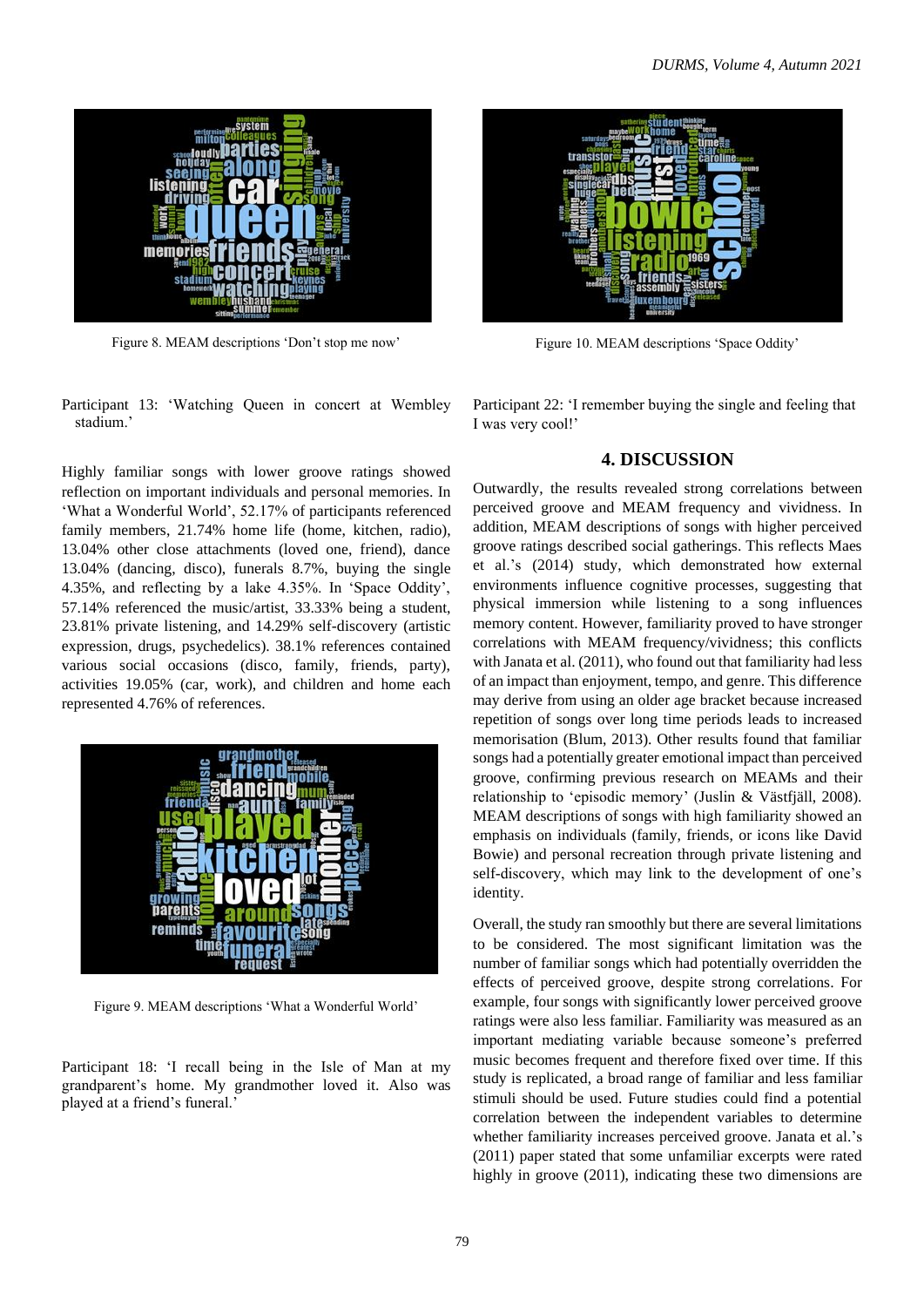somewhat independent, yet this study says differently. Therefore, more explicit ways of measuring familiarity are needed. For example, Jagiello et al. (2018) used electroencephalography (EEG) to measure the brain's temporal signals which differentiated familiar, unfamiliar, and enjoyable music.

Another limitation is the lack of inferential statistics; the continuous rating scales for the independent variables meant the study was based entirely on correlation which only infers how variables are related. In the future, logistic regression should be used to predict MEAMs based on perceived groove and familiarity ratings and consequently provide a causal relationship between the two. Lastly, the study relied on subjective opinions on "perceived" groove rather than "felt" groove. Face-to-face clinical settings would allow observation and physiological arousal tests to be conducted, such as heart and respiration rates, which along with EEG, would provide more concrete results.

Once limitations are considered within in-person experiments on healthy participants, further research regarding clinical disorders could be conducted. Entrainment of 'groovy' rhythms that are often heard in social settings could benefit cognitively, emotionally, and socially for those with dementia (Baird et al., 2020: 24). Using songs with varying groove ratings could help manage mood regulation: "high groove" songs uplift emotion and act as an effective diversion; the reflective nature of low groove songs may encourage emotional disclosure (Jagiello et al., 2018: 293).

Previous research has focused on MEAMs and groove as individual fields, but the two have never been combined. The novelty in this study lies in this combination, following evidence that music impacts our cognitive processes. In addition, using an older age range contrasts to previous studies and worked effectively by exploiting the 'reminiscence bump' and maximising data collection. To summarise, there were strong and medium correlations between perceived groove and the frequency and vividness of MEAMs, respectively. MEAMs displayed differing descriptions of group settings and individuals, due to high perceived groove or low perceived groove/high familiarity, respectively. However, the results remain inconclusive, and further research is required to examine the impact of familiarity, which overshadowed perceived groove in this study. Nevertheless, the strong correlations between perceived groove and MEAMs show potential for future research.

#### REFERENCES

Baird, A., Garrido, S., & Tamplin, J. (2020). *Music and Dementia: from Cognition to Therapy*. Oxford Scholarship Online.

Blais-Rochette, C., & Miranda, D. (2016). Music-evoked Autobiographical Memories, Emotion Regulation, Time Perspective, and Mental Health. *Musicae Scientiae, 20*(1), 26-52.

- Blum, L.D. (2013). Music, Memory, and Relatedness. *International Journal of Applied Psychoanalytic Studies, 10*(2), 121-31.
- Ekman, P. (1992). Are There Basic Emotions? *Psychological Review*, *99*(3), 550-553.
- Gregory, A.H. (1997). The roles of music in society: The ethnomusicological perspective. *The social psychology of music*. New York: Oxford University Press.
- Jagiello, R., Pomper, U., Yoneya, M., Zhao, S., & Chait, M. (2018). Rapid Brain Responses to Familiar vs. Unfamiliar Music - an EEG and Pupillometry Study. *Scientific Reports, 9*(15570), 1-13.
- Jakubowski, K., & Ghosh, A. (2021). Music-evoked autobiographical memories in everyday life. *Psychology of Music*, *49*(3), 649-666.
- Janata, P., Tomic, S.T., & Haberman, J.M. (2011). Sensorimotor Coupling in Music and the Psychology of the Groove. *Journal of Experimental Psychology: General, 141*(1), 54 – 75.
- Janata, P., Tomic, S.T., & Rakowski, S.K. (2007). Characterisation of music-evoked autobiographical memories. *Memory*, *15*(8), 845 – 860
- Juslin, P.N., & Västfjäll, D. (2008). Emotional responses to music: The need to consider underlying mechanisms. *The Behavioural and Brain Sciences, 31*(6), 559-621.
- Katz, A.N., & Zator, K. (2017). The language used in describing autobiographical memories prompted by life period visually presented verbal cues, event-specific visually presented verbal cues and short musical clips of popular music. *Memory*, *25*(6), 831–844.
- Maes, P.J., Leman, M., Palmer, C., & Wanderley, M.M. (2014). Action-based effects on music perception. *Frontiers in Psychology*, 4, 1008.
- QSR International (2019). *NVivo*, (Version 12.6) [Computer program]. https://appsanywhere.durham.ac.uk/
- Saarikallio, S.H. (2008). Music in Mood Regulation: Initial Scale Development. *Musicae Scientiae, 12*(2), 291-309.
- Zentner, M., Grandjean, D., & Scherer, K.R. (2008). Emotions Evoked by the Sound of Music. *Emotion*, *8*(4), 494-521.